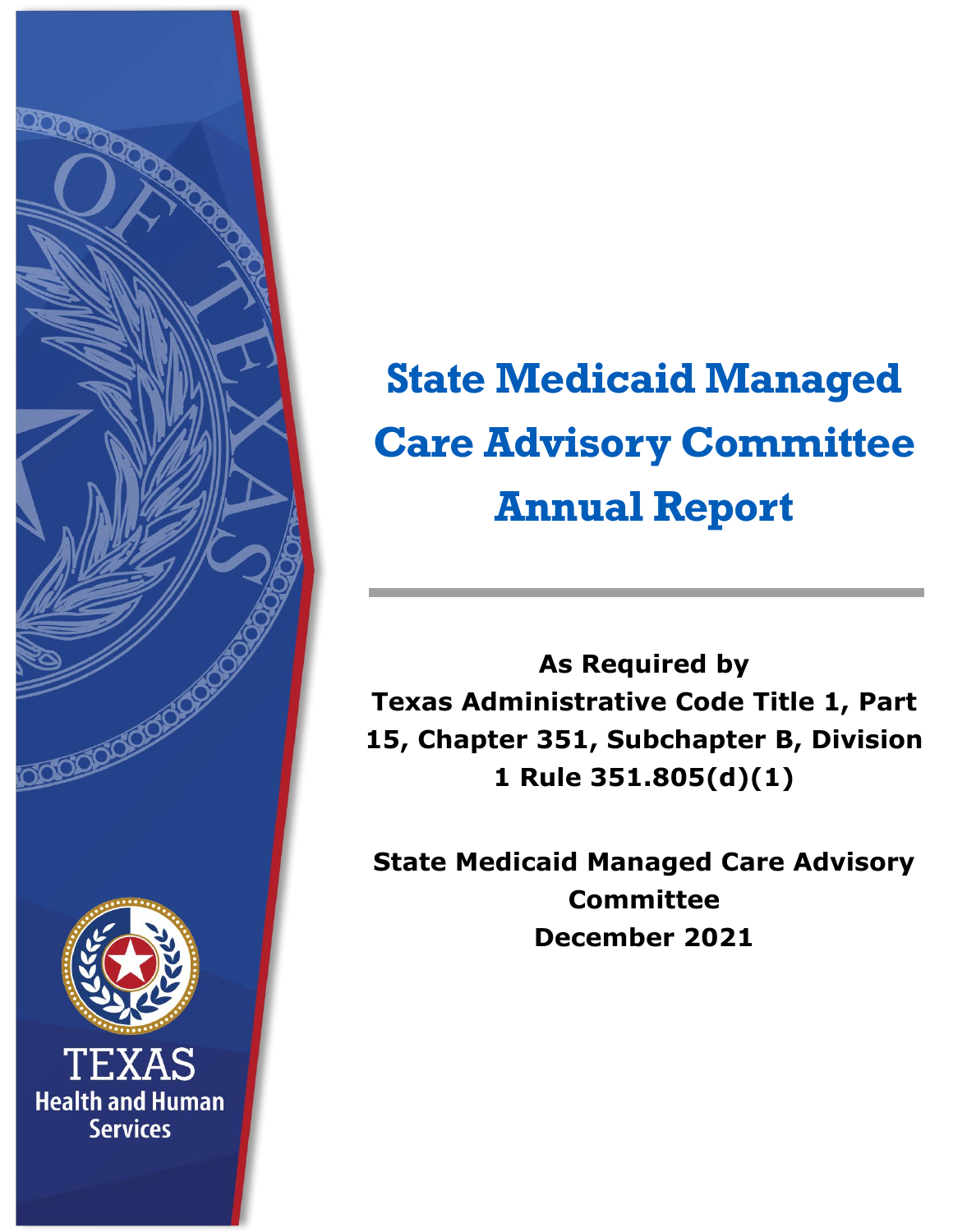#### <span id="page-1-0"></span>**About This Report**

This report was prepared by members of the State Medicaid Managed Care Advisory Committee. The opinions and recommendations expressed in this report are the members' own and do not reflect the views of the Texas Health and Human Services Commission Executive Council or the Texas Health and Human Services Commission.

The information contained in this document was discussed and voted upon at regularly scheduled meetings in accordance with the Texas Open Meetings Act. Information about these meetings is available at: [https://hhs.texas.gov/about](https://hhs.texas.gov/about-hhs/leadership/advisory-committees/state-medicaid-managed-care-advisory-committee)[hhs/leadership/advisory-committees/state-medicaid-managed-care-advisory](https://hhs.texas.gov/about-hhs/leadership/advisory-committees/state-medicaid-managed-care-advisory-committee)[committee.](https://hhs.texas.gov/about-hhs/leadership/advisory-committees/state-medicaid-managed-care-advisory-committee)

#### <span id="page-1-1"></span>**Report Date**

December 2021

#### <span id="page-1-2"></span>**Contact Information**

For more information on this report, please contact:

David A. Weden,

Chair, State Medicaid Managed Care Advisory Committee

Chief Administrative Officer/Chief Financial Officer, Integral Care

Email: [david.weden@integralcare.org](mailto:david.weden@integralcare.org)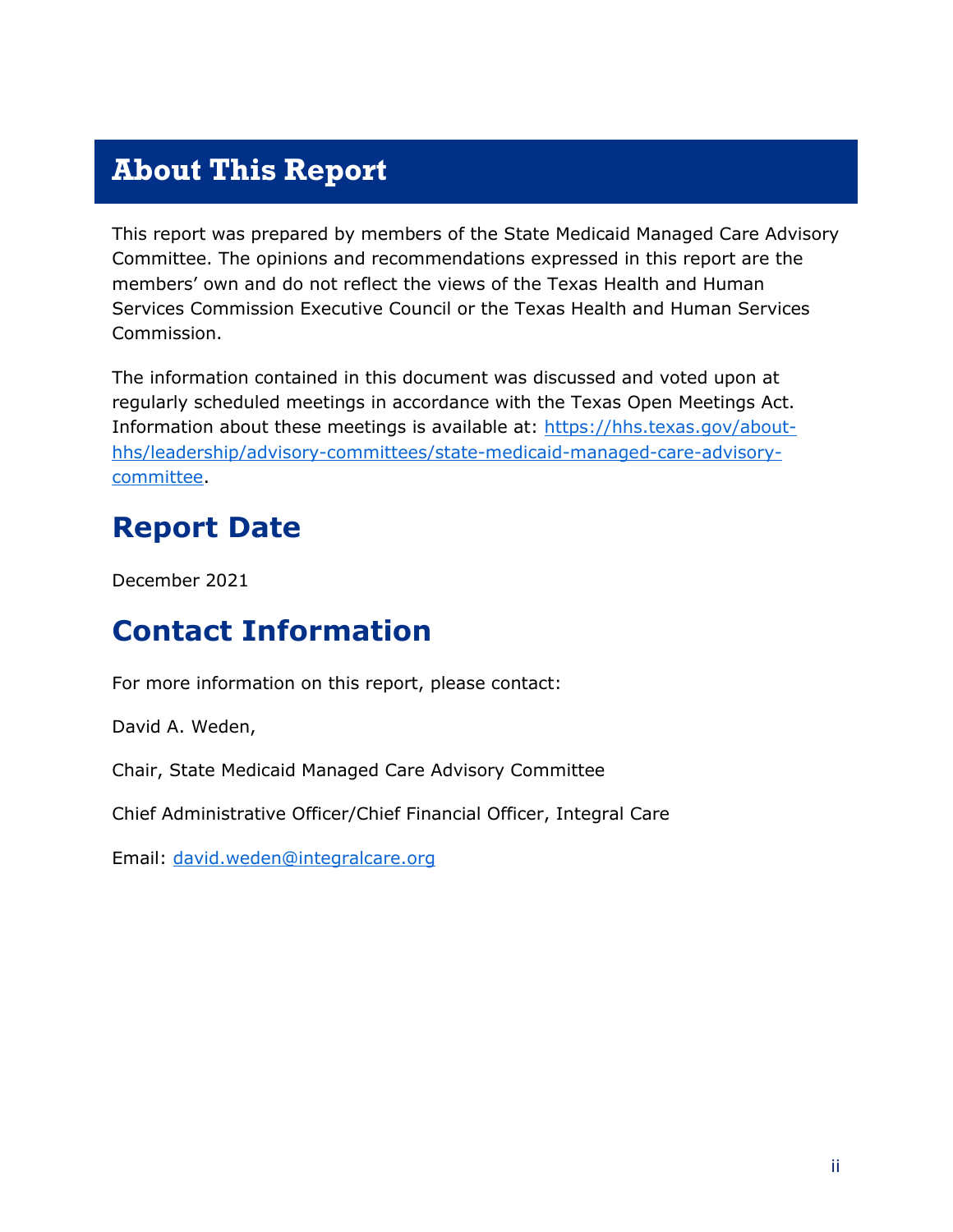#### **Table of Contents**

| Inviting Members of the Public to Subcommittee Meetings 11 |  |
|------------------------------------------------------------|--|
|                                                            |  |
|                                                            |  |
|                                                            |  |
|                                                            |  |
|                                                            |  |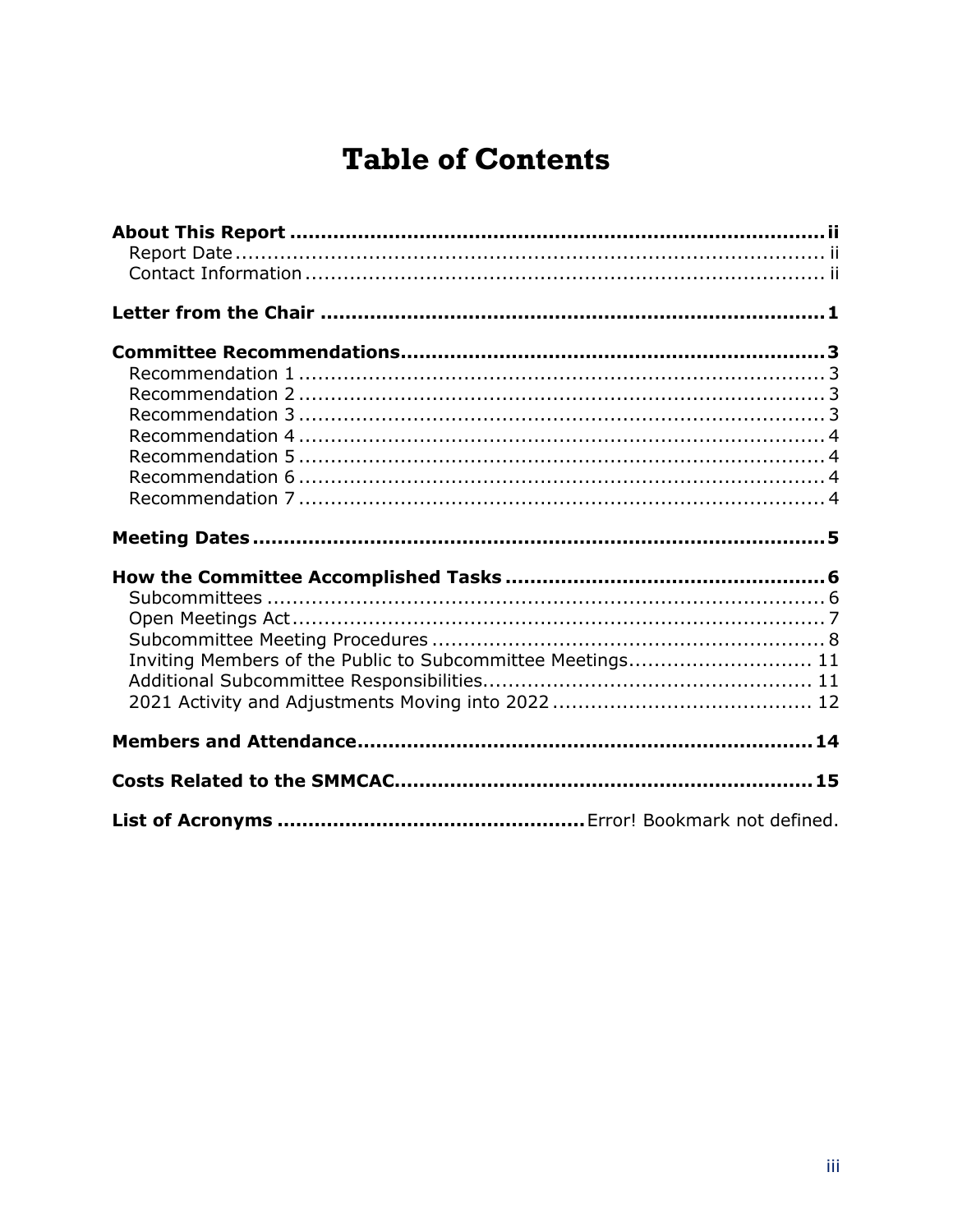#### <span id="page-3-0"></span>**1. Letter from the Chair**

Dear Health and Human Services Executive Commissioner Cecile Young:

The State Medicaid Managed Care Advisory Committee (SMMCAC) is pleased to submit our annual report, due by December 31, 2021, in accordance with Texas Administrative Code Title 1, Part 15, Chapter 351, Subchapter B, Division 1 Rule 351.805(d)(1).

On behalf of the SMMCAC, I want to begin by thanking everyone at Health and Human Services Commission (HHSC), everyone with the Medicaid managed care plans, all of the providers throughout the state, and the individuals receiving Medicaid services along with their families and advocates. The changes that have been made and continued throughout 2021 to ensure some of the most vulnerable citizens in our state were able to receive critical services while maintaining a safe environment due to COVID-19 are some of the most expansive and swiftest changes we have seen in our system of care. The level of effort and cooperation shown throughout the system demonstrates why it takes all of us working together to meet the needs of our citizens. It speaks to the heart of this SMMCAC. The SMMCAC is comprised of representatives from individuals receiving services and their family members or advocates, representatives of managed care organizations (MCOs), and representatives of provider organizations. Working together, as a system of care, we gain a greater understanding of challenges and collaborate to find ways to continuously improve our system of care in order to more efficiently and effectively serve Texans through Medicaid managed care in Texas.

As per the Texas Administrative Code Rule 351.805(b), the purpose of the SMMCAC is as follows:

- 1. The SMMCAC advises HHSC on the statewide operation of Medicaid managed care, including program design and benefits, systemic concerns from consumers and providers, efficiency and quality of services, contract requirements, provider network adequacy, trends in claims processing, and other issues as requested by the Executive Commissioner.
- 2. The SMMCAC assists HHSC with Medicaid managed care issues.
- 3. The SMMCAC disseminates Medicaid managed care best practice information as appropriate.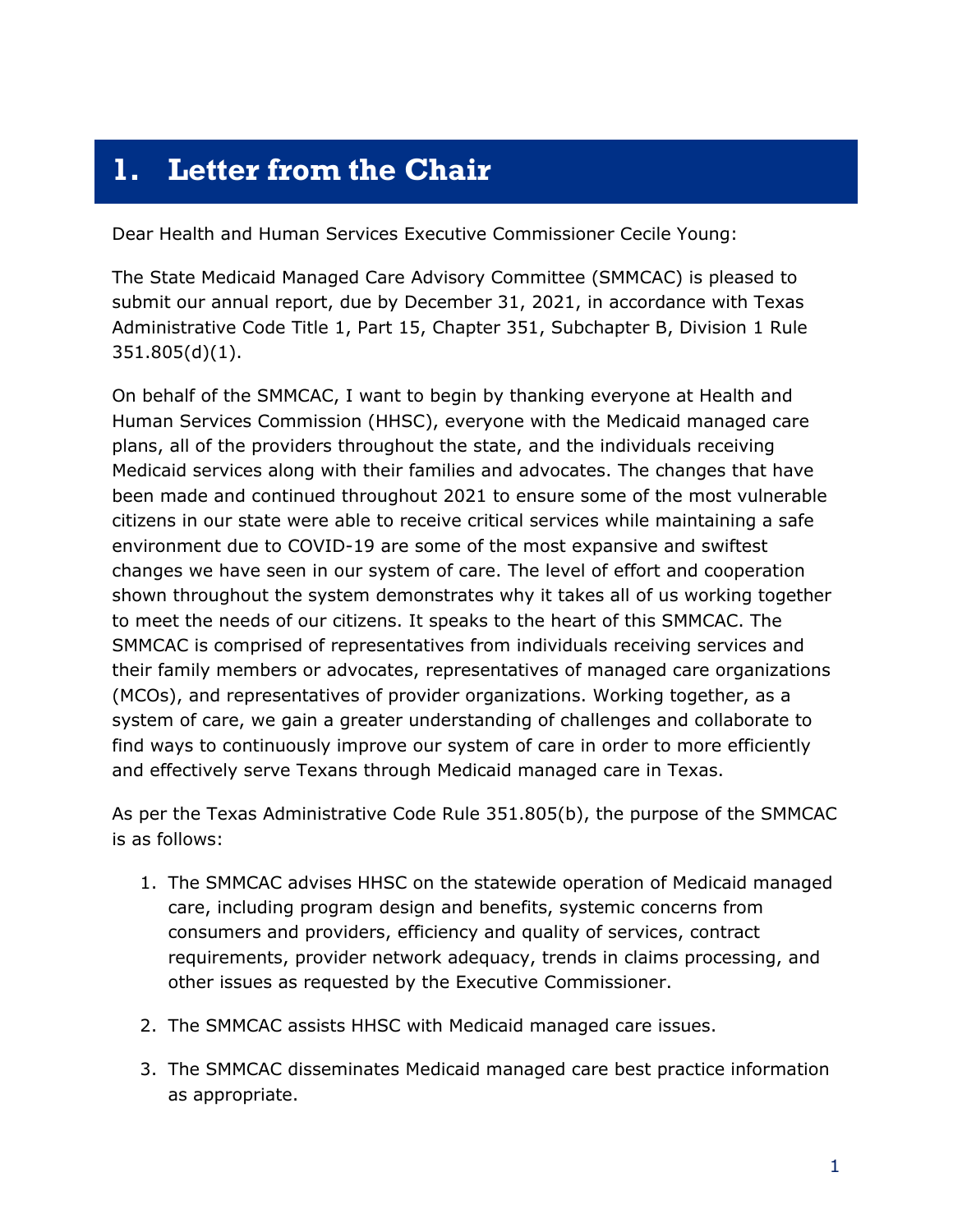According to the Texas Medicaid and CHIP Reference Guide Thirteenth Edition, 94 percent of individuals in Medicaid and CHIP in Texas (approximately 4.1 million individuals), receive services through managed care. As members of the SMMCAC, it is our honor and privilege to serve these Texans by working together and making recommendations for continued improvement of the managed care service delivery system.

Thank you for this opportunity to serve. The following report includes reporting of SMMCAC activities as well as recommendations of the committee.

Respectfully,

David A. Weden Chair, State Medicaid Managed Care Advisory Committee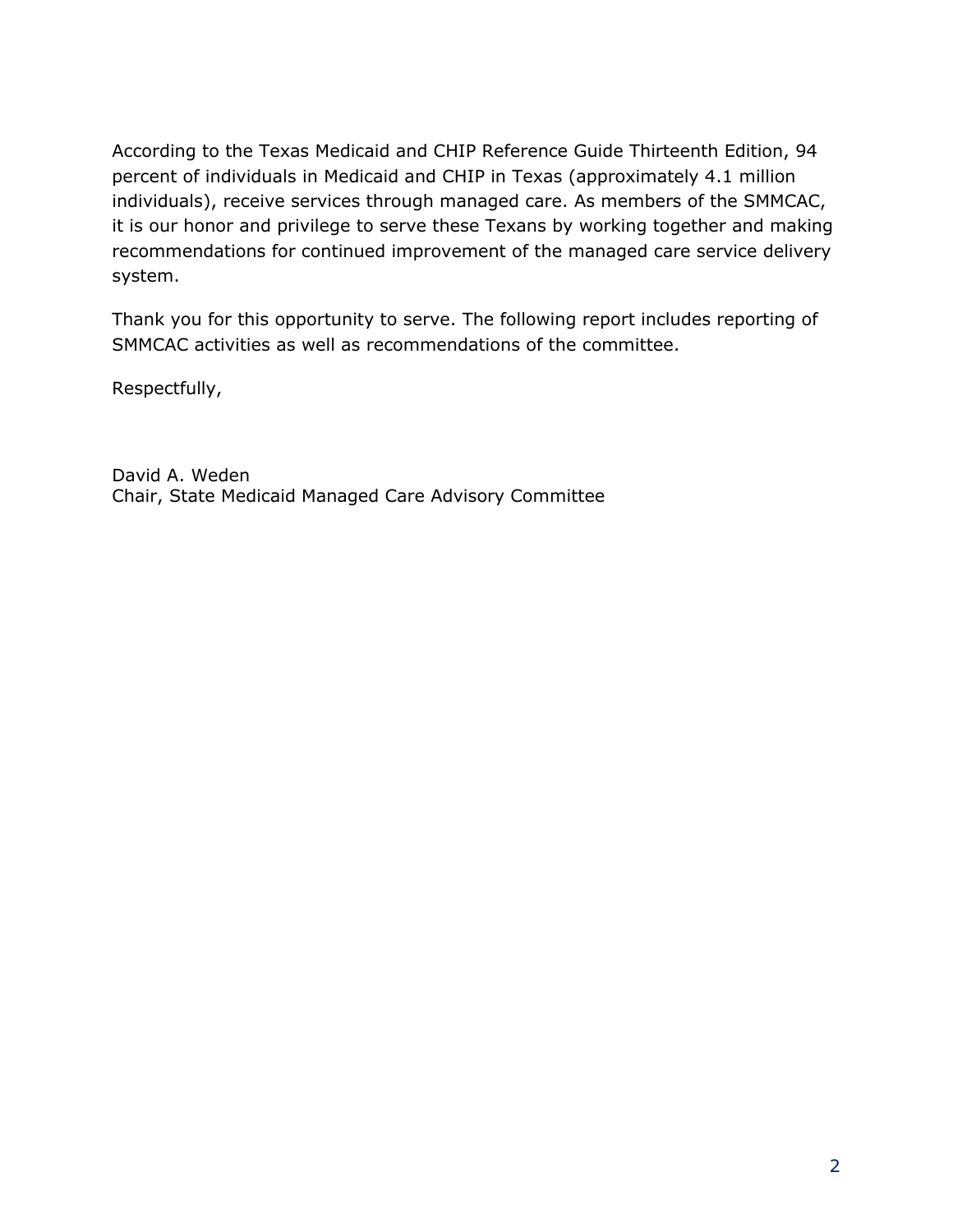#### <span id="page-5-0"></span>**2. Committee Recommendations**

#### <span id="page-5-1"></span>**Recommendation 1**

HHSC should improve coordination between MCOs and fee for service (FFS) case management programs, reduce duplication of terminology, and minimize confusion for all stakeholders by replacing the term "service coordination" with the term "case management" or more person-centered terminology in Medicaid FFS case management programs that use the term "service coordination." Implementation is recommended by March 1, 2022.

#### <span id="page-5-2"></span>**Recommendation 2**

HHSC should enhance Medicaid MCOs' participation in long-term services and supports (LTSS) service planning for their members by establishing rules facilitating an MCO representative's voluntary participation in a member's LTSS service planning meeting with the individual/member or legally authorized representative's consent. HHSC should also require Medicaid LTSS case management entities, inclusive of Community Living Assistance Supports and Services (CLASS), Deaf-Blind with Multiple Disabilities (DBMD), Home and Community-based Services (HCS), and Texas Home Living (TxHmL) case management entities, to communicate the: A) date, B) time, C) location, and D) telephone call-in or remote log-in information of an MCO member's LTSS service planning meeting to facilitate the MCO's voluntary participation in the meeting, if the individual or legally authorized representative consents to such participation. HHSC should also establish uniform communication and emphasize patient privacy expectations to facilitate the process.

#### <span id="page-5-3"></span>**Recommendation 3**

HHSC is encouraged to collect validated, standardized data from providers on the frequency of prior authorization, the time to process prior authorizations, and the time between initial submission and final approval. In determining feasibility of the project, HHSC should take into consideration the provider burden of submitting the data.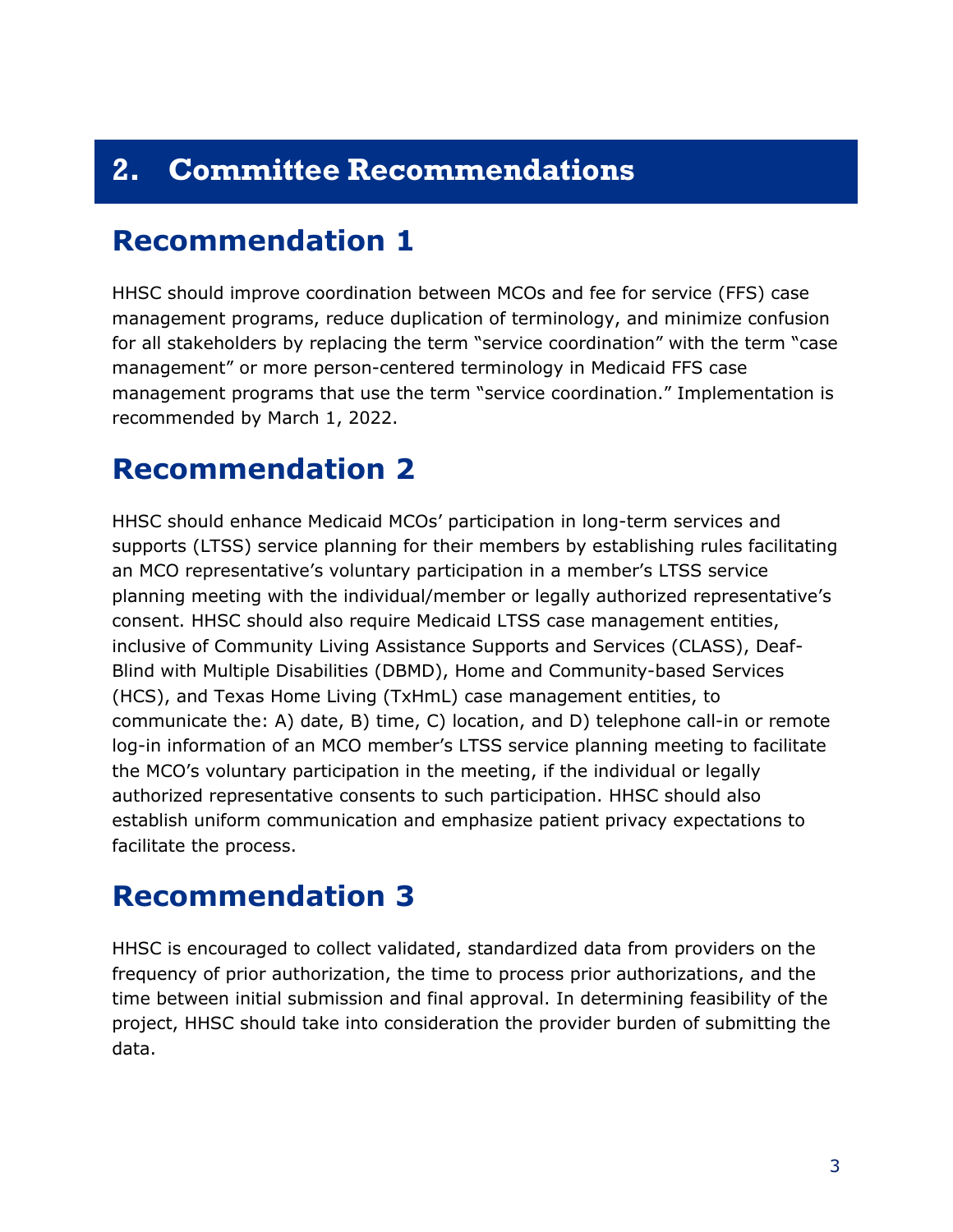#### <span id="page-6-0"></span>**Recommendation 4**

The SMMCAC recommendation and action log should be made available to all SMMCAC members, representatives from other advisory committees, and to the public via online posting.

#### <span id="page-6-1"></span>**Recommendation 5**

Recommend HHSC require all participating Medicaid providers to submit their credentialing application through the Council for Affordable Quality Healthcare (CAQH) portal for practitioners or Availity for facility providers to reduce administrative burden, increase data accuracy, and minimize outreach required by health plans and the credentialing verification organization (CVO).

# <span id="page-6-2"></span>**Recommendation 6**

Recommend that HHSC create and implement a centralized dentist provider information portal housing information needed for directories and network adequacy. Dentist providers will use the portal to provide initial information, including contact information and taxonomy code, change information, and reattest information. Information from the centralized portal will be shared with Texas dental maintenance organizations (DMOs). There will be consistent data file formats and data entry requirements for the provider's first name, middle name, last name, and physical address. HHSC would verify the accuracy of the information. Furthermore, the DMOs would be authorized to update dentist provider information in the portal. HHSC staff should be trained to provide consistently correct information to dentist providers calling for help using the portal.

#### <span id="page-6-3"></span>**Recommendation 7**

Recommend that HHSC assign the topic of implementation of the transition of Healthy Texas Women (HTW) and the Case Management for Children and Pregnant Women into managed care under House Bill 133, 87th Legislature, Regular Session, 2021, to the existing Network Adequacy and Access to Care and Service and Care Coordination SMMCAC subcommittees.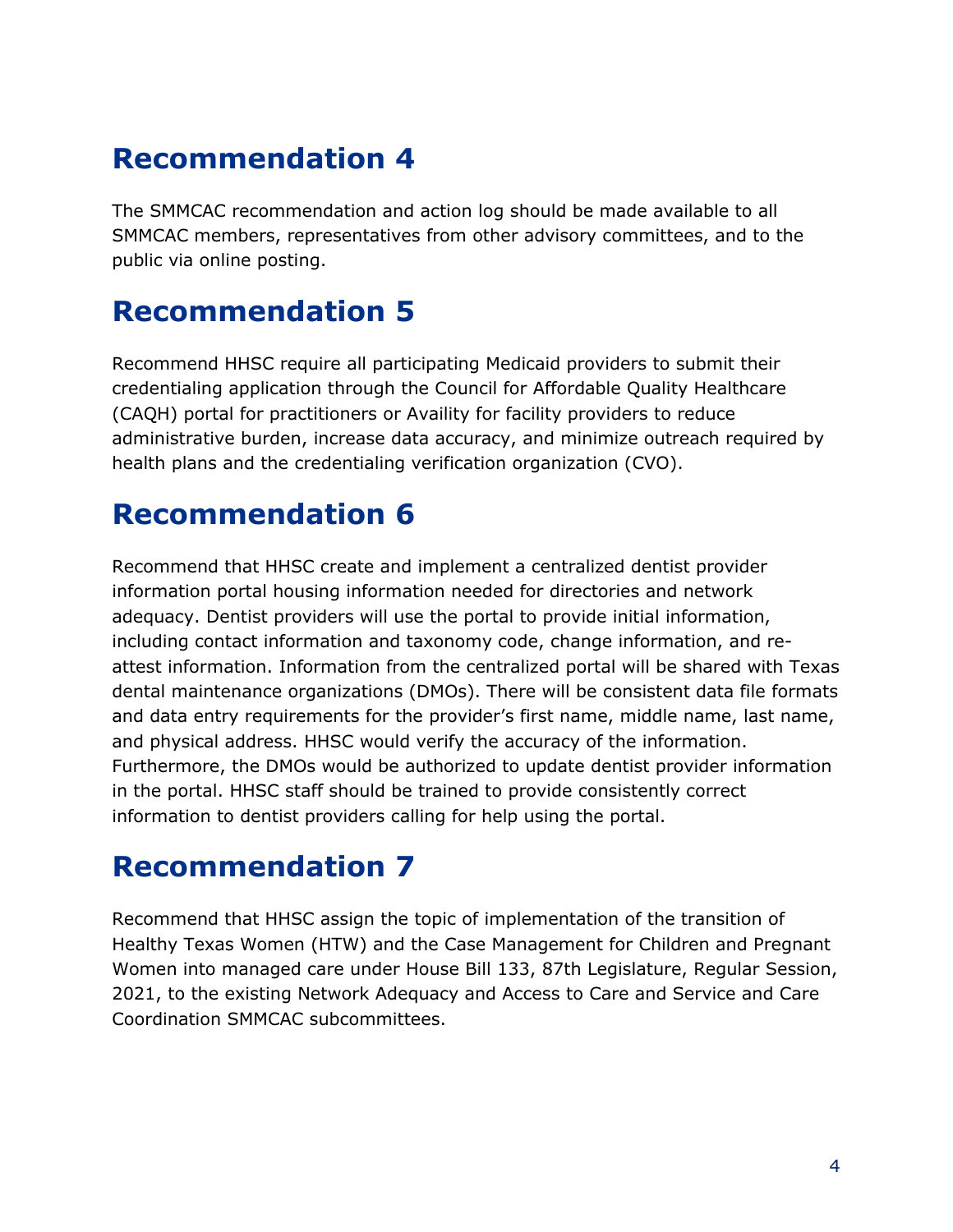# <span id="page-7-0"></span>**3. Meeting Dates**

Following are the 2021 meeting dates of the SMMCAC as well as the meeting dates of the subcommittees:

| <b>Meetings</b>                            | <b>Dates</b>                        |
|--------------------------------------------|-------------------------------------|
| State Medicaid Managed Care Advisory       | February 25, May 27, August 11, and |
| Committee (Full Committee)                 | November 4                          |
| SMMCAC Clinical Oversight and              | February 25, May 27, August 11, and |
| Administrative Simplification Subcommittee | November 4                          |
| SMMCAC Service and Care Coordination       | February 24, May 26, August 10, and |
| Subcommittee                               | November 3                          |
| SMMCAC Network Adequacy Subcommittee       | February 24, May 26, August 10, and |
|                                            | November 3                          |
| SMMCAC Complaints, Appeals and Fair        | February 25, May 27, August 11, and |
| Hearings Subcommittee                      | November 4                          |

#### **Table 1: 2021 SMMCAC and Subcommittee Meeting Dates**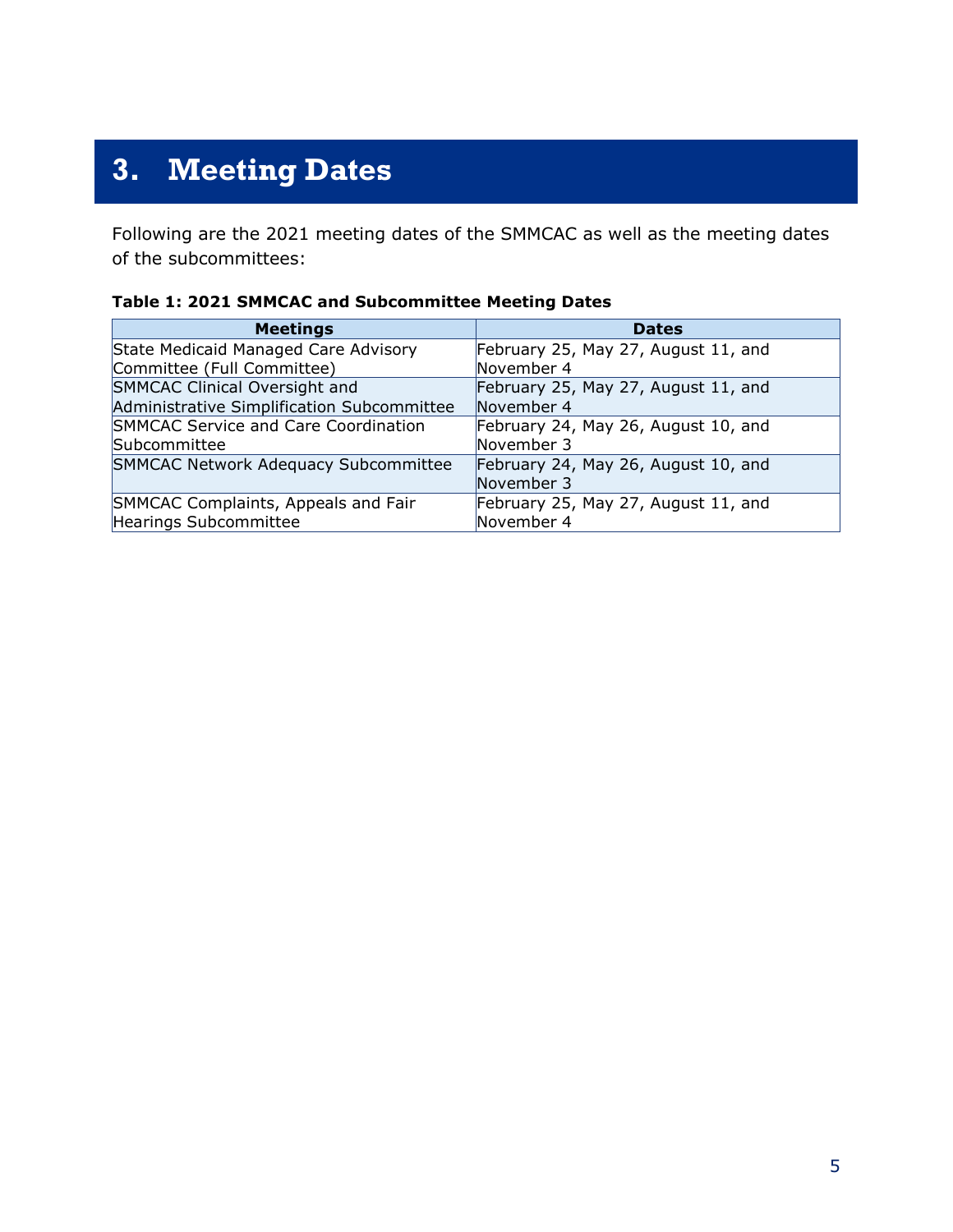#### <span id="page-8-0"></span>**4. How the Committee Accomplished Tasks**

In an effort to maximize the breadth of initiatives that SMMCAC can address, the committee utilized five subcommittees that were established in August of 2019, each with assigned focus areas.

#### <span id="page-8-1"></span>**Subcommittees**

# **Clinical Oversight and Administrative Simplification**

Seeks to strengthen the oversight of utilization management practices to include prior authorization policies and processes used by MCOs. Focuses on reducing Medicaid provider burden through administrative improvements in four areas: claims payments, eligibility information, provider enrollment processes, and prior authorization submissions.

Prior authorization discussions will focus on provider process issues and HHSC oversight of MCO prior authorization data. Also, the subcommittee discusses specific Medicaid medical benefits as needed.

#### **Complaint, Appeals, and Fair Hearings**

Focuses on more effectively leveraging complaints data to identify potential problems in the Medicaid program, opportunities for improved MCO contract oversight, and increasing program transparency. Also focuses on appeals and fair hearing processes, including implementation of an independent external medical reviewer.

#### **Network Adequacy and Access to Care**

Supports a comprehensive monitoring strategy to ensure members have timely access to the services they need. Objectives include accuracy of provider directories, incentivizing use of telehealth, telemedicine, and telemonitoring services, reducing administrative burden related to network adequacy reporting and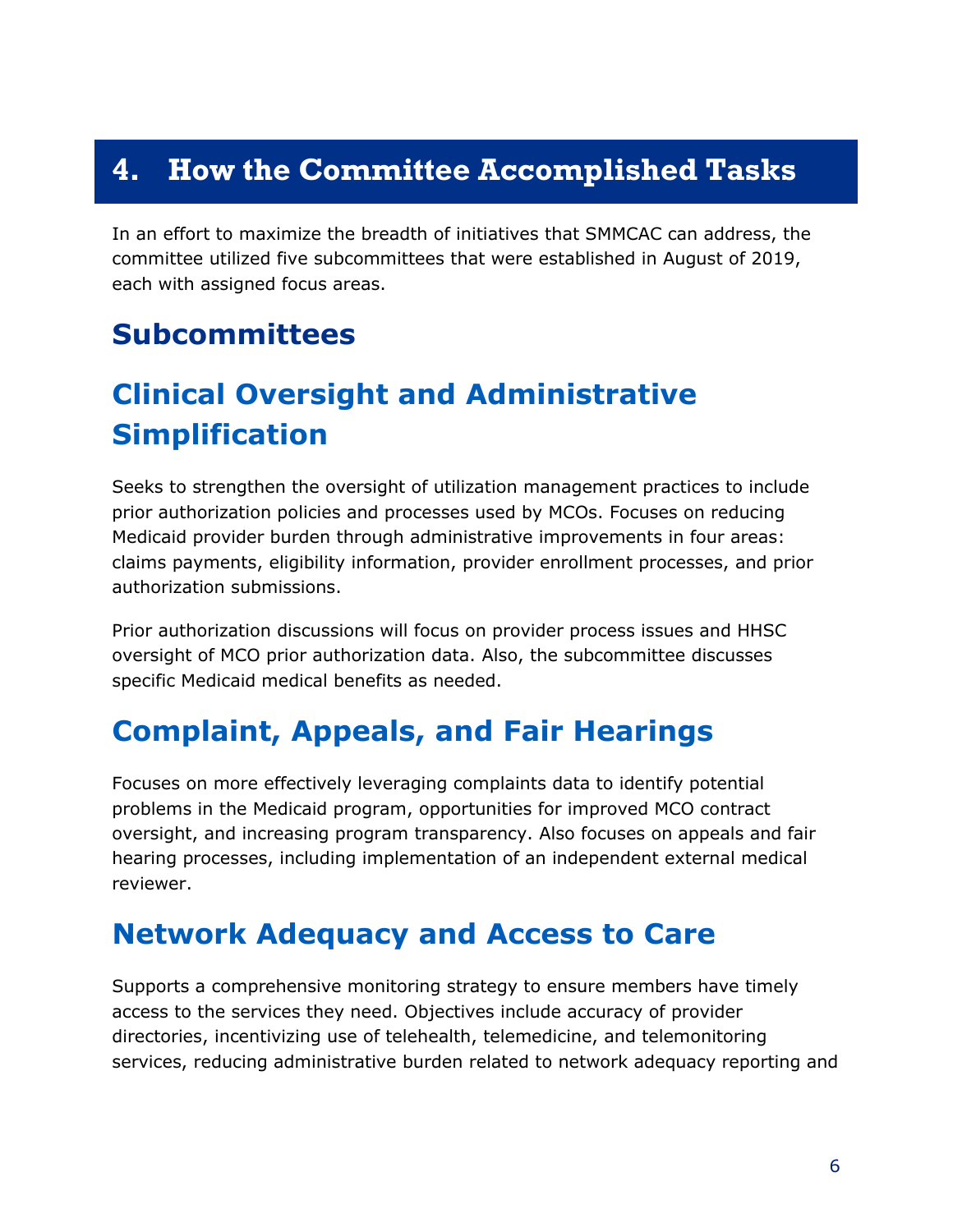monitoring, and integrating network adequacy reporting to include additional measures.

#### **Service and Care Coordination**

Focuses on improvement related to service and care coordination within managed care. Objectives include assessing best practices for care coordination, addressing state-level barriers hindering MCO delivery of care coordination services, clarifying terminology and definitions of service coordination and service management activities, and identifying possible improvements to ensure service coordination and service management are consistent within HHSC contract requirements.

## <span id="page-9-0"></span>**Open Meetings Act**

Texas Government Code Chapter 551 (the Open Meetings Act or OMA) requires governmental bodies to hold all meetings in public, in an accessible location. As an advisory committee that HHSC established under Texas Government Code section 531.012, the SMMCAC is subject to the OMA as if it were a governmental body because of Health and Human Services system policy, as articulated in rule, 1 Texas Administrative Code 351.801(c).

Assuming that less than a quorum of SMMCAC members will be present at an SMMCAC subcommittee meeting (either as subcommittee members or observers), the OMA does not apply to subcommittee meetings. The OMA does not apply to gatherings of less than a quorum of a governmental body, and SMMCAC subcommittees do not have enough members to constitute a quorum. If enough SMMCAC members who are not subcommittee members are present at the subcommittee meeting to constitute a quorum of the full committee, HHSC staff may ask non-subcommittee members to leave the meeting.

Although we assume the OMA does not apply to subcommittee meetings, certain OMA requirements are being applied to subcommittees in an effort to provide transparency and opportunities for public participation. OMA requirements and their applicability to SMMCAC subcommittees are described below:

- SMMCAC subcommittee agendas will include date of meeting, hour of meeting, and place at which meeting will be held.
- SMMCAC subcommittees may discuss topics not posted on the agenda as long as the topic is relevant to the subcommittee charge.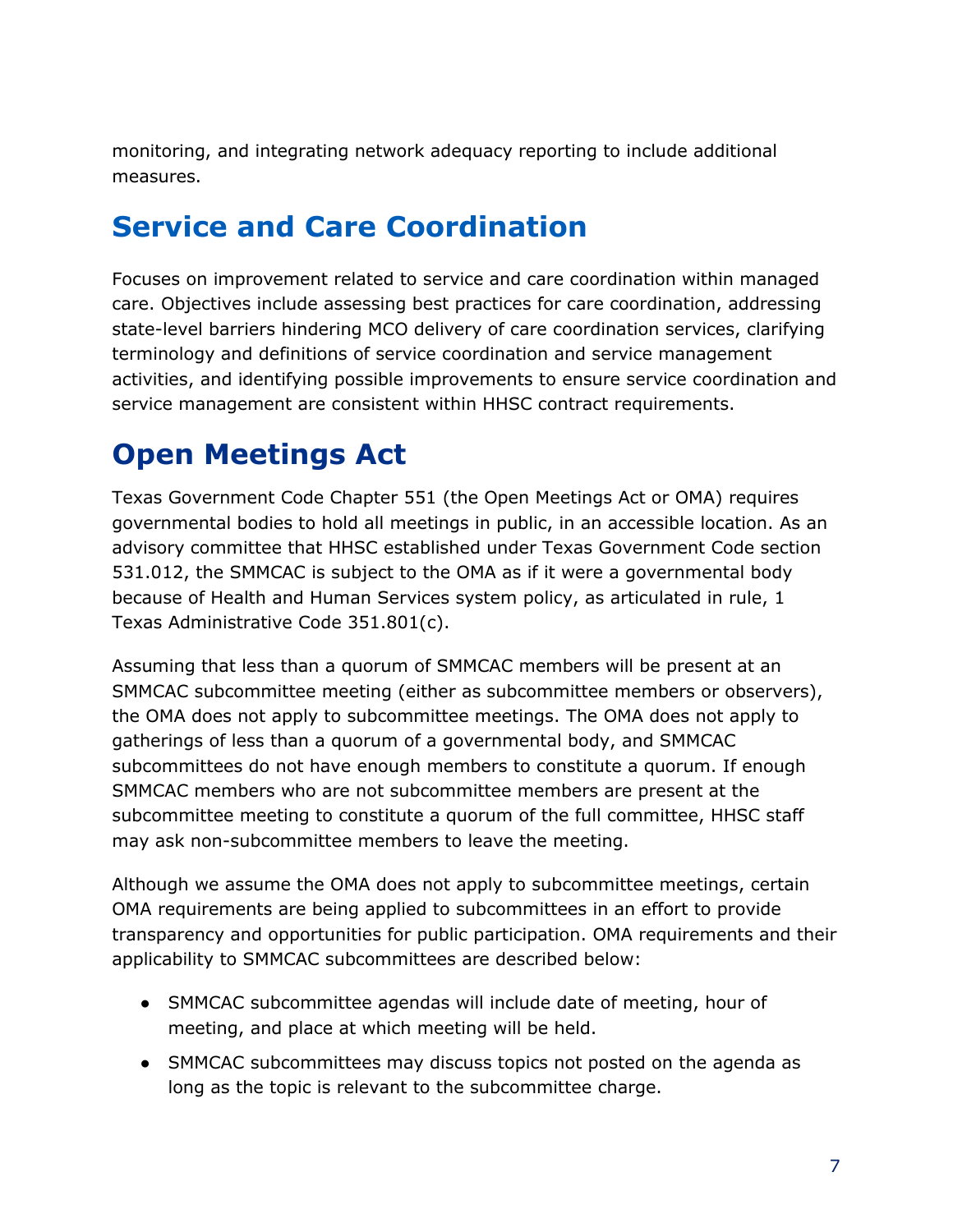- SMMCAC subcommittee meeting agendas will be posted on the HHSC Public Meetings and Events webpage and sent out to the GovDelivery distribution list at least seven calendar days before the date of the meeting but subcommittee meetings will not be posted to the Secretary of State's website.
- Subcommittee members will be informed of their subcommittee's meetings as soon as the meeting is confirmed, no later than three weeks in advance.
- SMMCAC subcommittees will allow public comment and will not restrict public comment on discriminatory grounds. At the discretion of the SMMCAC subcommittee chair, a public comment period may be included in the meeting or the public may actively participate in the conversation. Individuals who are not members of the SMMCAC subcommittee may not vote.
- SMMCAC subcommittees will keep meeting minutes. Minutes may be brief in nature but must include the subject of deliberation and outcomes such as votes, orders, decisions, or actions taken. Minutes must also include action items and responsible parties. SMMCAC subcommittee meetings will be recorded using webinar capability provided by HHSC.
- SMMCAC subcommittees may meet or have discussion outside of public subcommittee meetings. Subcommittee members, however, may only take final action, make decisions, or vote at public subcommittee meetings. SMMCAC subcommittees are asked to include an agenda topic at each public subcommittee meeting to summarize conversations between public subcommittee meetings.

#### <span id="page-10-0"></span>**Subcommittee Meeting Procedures**

SMMCAC subcommittees will meet at a date, time, and location agreed upon by subcommittee members and HHSC staff, per availability of all parties.

# **Scheduling**

Subcommittees will meet quarterly in person the day before or morning of SMMCAC full committee meetings. Assigned HHSC subject matter experts will be present for each quarterly meeting.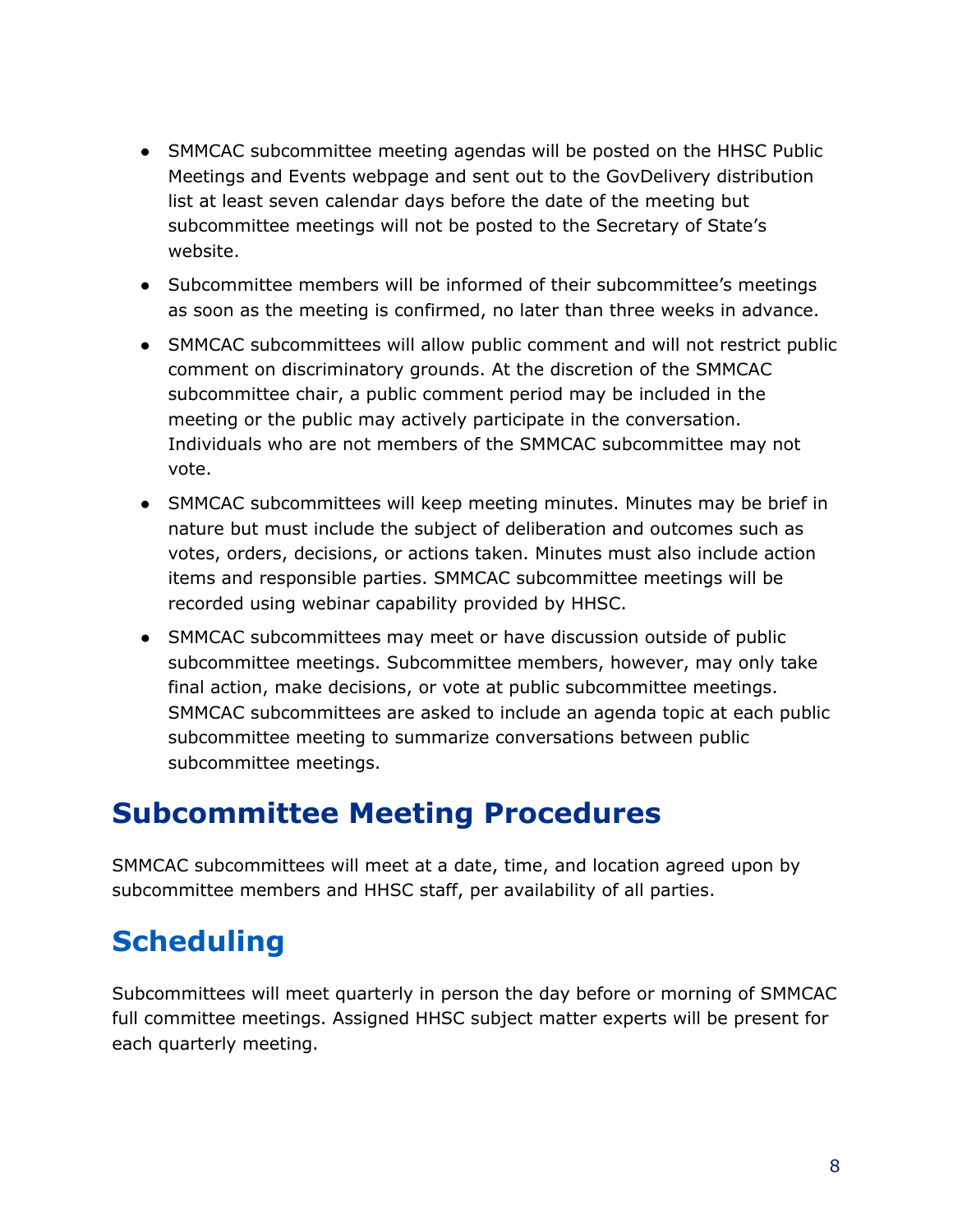Subcommittees may wish to hold public meetings in between quarterly meetings, called "off-cycle subcommittee meetings." HHSC requests that subcommittees develop a schedule for the calendar year each January, to include quarterly meetings and, if necessary, off-cycle subcommittee meetings. If an additional offcycle subcommittee meeting, not included on the annual calendar, is requested by the subcommittee, HHSC will strive to accommodate the request based on the availability of staff to support the off-cycle subcommittee meeting. In this situation, subcommittee chairs should work with their assigned HHSC subject matter experts to schedule meetings at least one month in advance of the meeting date.

To schedule an off-cycle subcommittee meeting that is not included on the annual calendar, the subcommittee chair should work with other subcommittee members to identify three to five possible dates/times for subcommittee meetings. Subcommittee meetings should last between one and two hours. The subcommittee chair or designated member will then email HHSC staff with the options. HHSC staff will review room and webinar availability and confirm one date and time location within five business days of receipt of request. HHSC staff will also review agenda items and availability to determine whether the assigned HHSC subject matter experts or a different HHSC staff person is most appropriate to represent the agency at the off-cycle subcommittee meetings.

Webinar capability will be used to record all public subcommittee meetings, even if the meeting is conducted over the phone.

HHSC understands that subcommittees may need to have discussions outside of quarterly public subcommittee meeting dates and times. At times, HHSC may also request a discussion or email chain with subcommittee members between quarterly meetings, when stakeholder feedback is required expeditiously. These discussions are allowable. However, subcommittee members may only take final action, make decisions, or vote at public subcommittee meetings. SMMCAC subcommittees are also asked to include an agenda topic at each public subcommittee meeting to summarize conversations had between public subcommittee meetings.

## **Agenda Development**

Agenda topics should be requested no later than three weeks before a subcommittee meeting. HHSC subject matter experts may recommend agenda topics to subcommittee chairs as staff need stakeholder feedback for an issue relevant to the subcommittee's charge.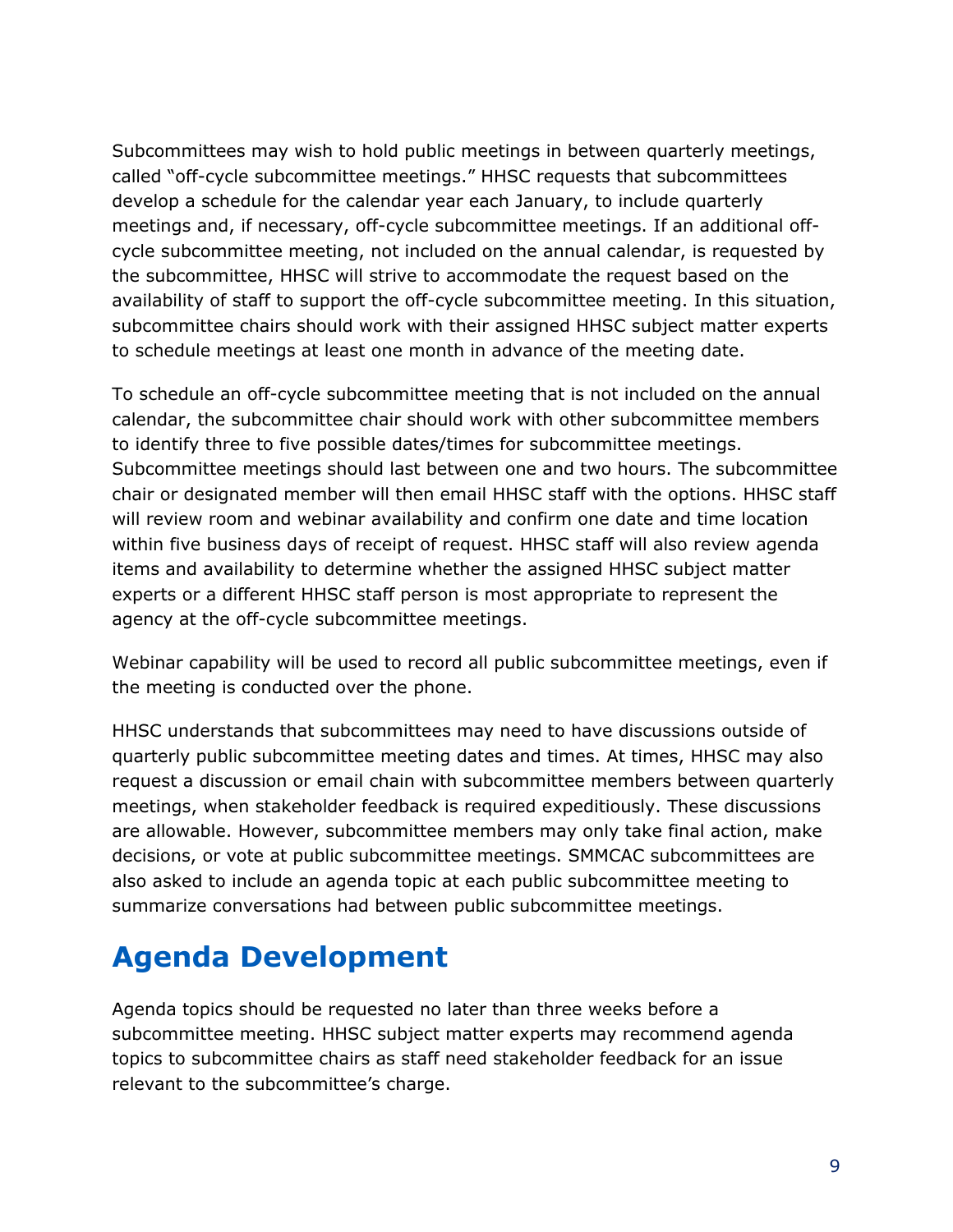In addition to topics recommended by HHSC staff, subcommittee chairs may request topics for the agenda. Topics must be requested at least three weeks in advance of the subcommittee meeting. HHSC staff will reach out to needed agency subject matter experts, if applicable, to confirm availability before finalizing the agenda. If a needed agency subject matter expert is not available, the topic will be tabled until the next subcommittee meeting.

Once the subcommittee agenda is finalized, HHSC subject matter experts will provide the agenda to HHSC committee liaisons, who will send the agenda through the approval process, ensure the documents are accessible, and request distribution via GovDelivery. The agenda should be posted no later than seven calendar days before the meeting.

## **Day of Meeting**

The subcommittee chair will facilitate the meeting. Of importance, the subcommittee chair is tasked with keeping discussions on track within the subcommittee's charge, ensuring that the public has an opportunity to participate either through a public comment period or through participation in the discussion, and moving the agenda along.

The subcommittee scribe will keep notes to include topics of discussion, action items, and responsible parties, and decisions made. Scribe notes will serve as subcommittee meeting minutes and will also be used by the subcommittee chair to update the full SMMCAC at SMMCAC public meetings.

HHSC subject matter experts will be present to answer questions or gather questions to take back to the agency for further review. HHSC staff will set up the meeting room, run the webinar, and escort subcommittee members and members of the public to the meeting room.

## **Post Meeting Activities**

The subcommittee chair will provide an update to the full SMMCAC at the next SMMCAC public meeting.

The subcommittee scribe will provide notes to HHSC subject matter experts, who will provide a post-meeting email to subcommittee members within one week of the meeting. The post-meeting email will include topics of discussion, action items and responsible parties, and decisions made.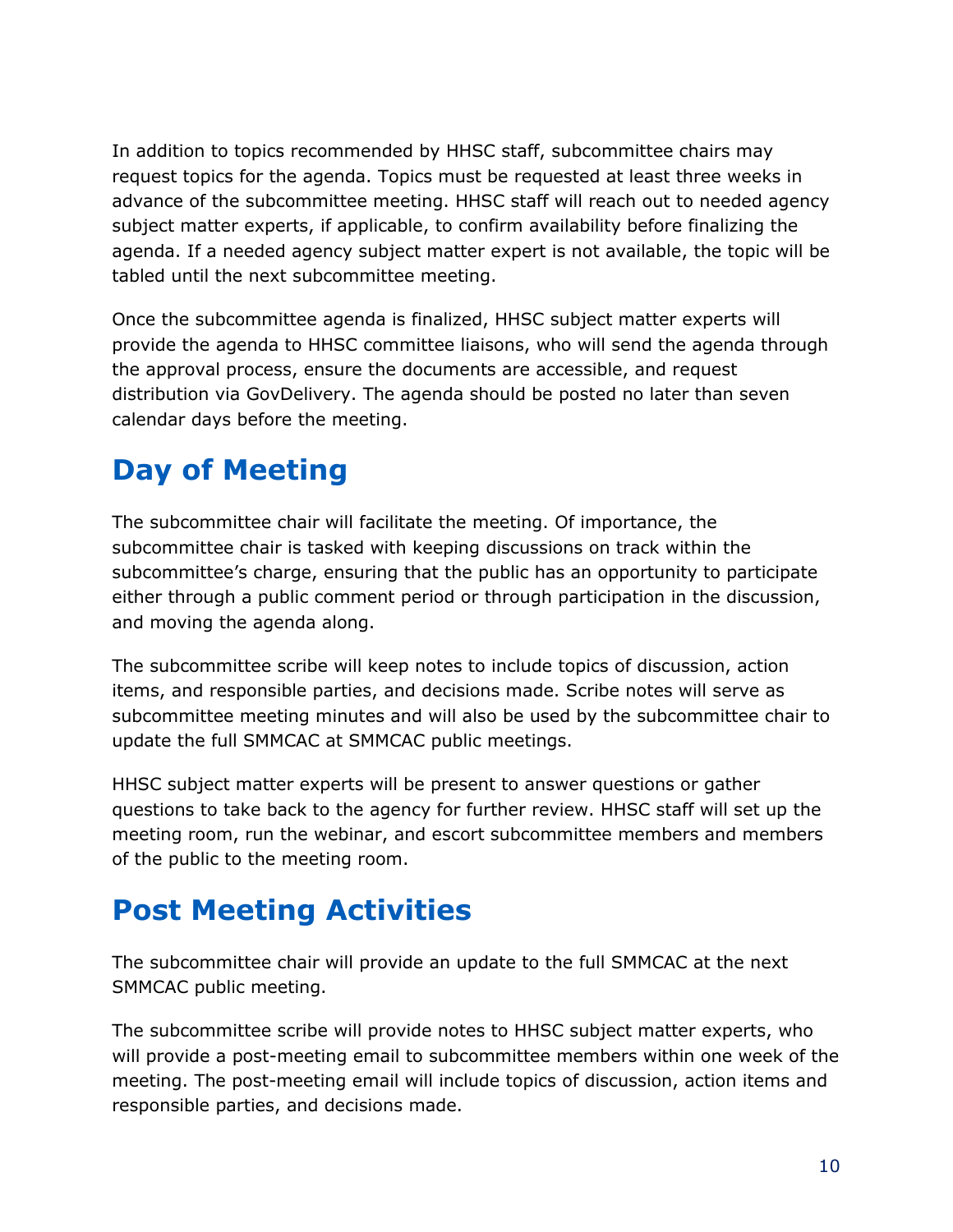Responsible parties will work to complete their action items within the required timeframe – ideally before the next subcommittee meeting unless the action item requires work that will take longer than the time between subcommittee meetings.

# <span id="page-13-0"></span>**Inviting Members of the Public to Subcommittee Meetings**

HHSC is in contact with chairs of all Medicaid/CHIP supported advisory committees and will send public subcommittee meeting agendas to each chair. Some advisory committees will name a member to serve as a representative from that advisory committee at each subcommittee meeting. Other advisory committees will review each agenda and determine whether a representative should participate in each individual meeting. Representatives of other advisory committees may participate in the subcommittee conversation and provide relevant input.

HHSC will share subcommittee agendas via GovDelivery through the HHSC Public Meetings and Events list. Members of the public are encouraged to sign up for this list.

SMMCAC subcommittee members are welcome to invite members of the public to subcommittee meetings. In some instances, members may wish to invite a special guest to talk on an agenda item. SMMCAC subcommittee members are welcome to do this, at the discretion of the subcommittee chair, and are asked to alert HHSC staff so that the agenda can be developed accordingly.

SMMCAC subcommittee members may also forward the public agenda to members of the public or relevant list serves. This is most easily done by forwarding the GovDelivery posting in which the meeting agenda is sent.

#### <span id="page-13-1"></span>**Additional Subcommittee Responsibilities**

Subcommittees are tasked with providing feedback to HHSC and developing draft recommendations that can be taken to the full SMMCAC for consideration in the committee's annual report to the Executive Commissioner. For each draft recommendation, subcommittees are required to fill out a form required by HHSC's Advisory Committee Coordination Office, which will be shared with the full committee and agency staff.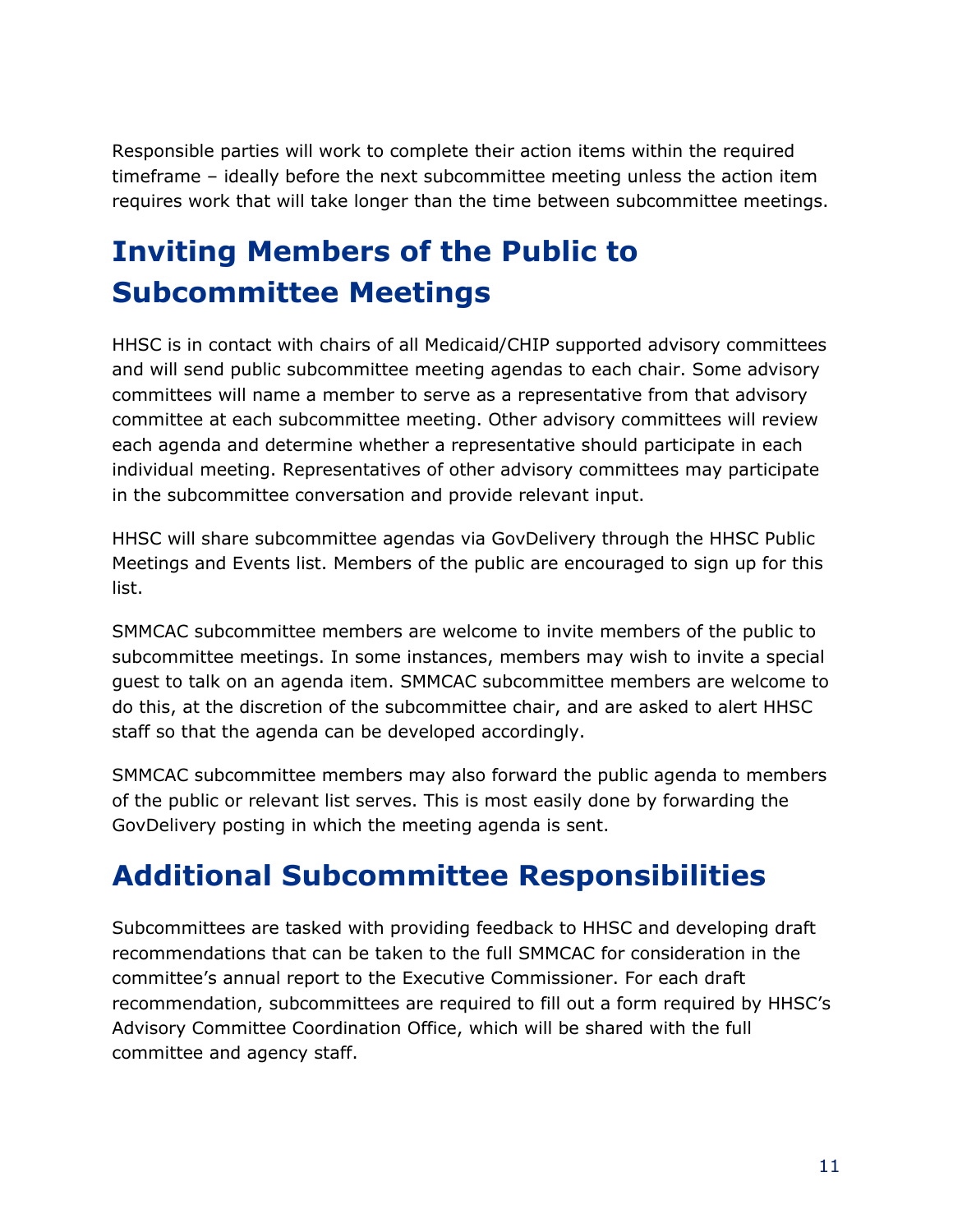# <span id="page-14-0"></span>**5. 2021 Activity and Adjustments Moving into 2022**

The above format coupled with the availability of conducting the meetings via video communication platforms has increased participation to averaging over 100 individuals per subcommittee meeting. This has enabled robust discussion that enables voices from various perspectives to be heard before recommendations are made. As the waiver of certain OMA rules came to an end, beginning in November 2021, a live and virtual meeting format will be utilized moving forward. As the SMMCAC moves into 2022, some of the upcoming focus of the subcommittees will include:

# **Clinical Oversight and Administrative Simplification**

This subcommittee will focus on:

- Reducing Medicaid provider burden through administrative improvements in four areas: claim payments, eligibility information, provider enrollment processes, and prior authorization submission;
- Strengthening the oversight of utilization management practices to include prior authorization policies and processes used by MCOs; and
- Reviewing managed care administration of covered benefits, as well as providing input on services specific to managed care such as in-lieu-of or value-added services.

There will also be a focus on Medicaid quality measures and the potential of Intellectual and Developmental Disability Peer Support.

## **Complaints, Appeals, and Fair Hearings**

This subcommittee will focus on:

- More effectively leveraging complaints data to identify potential problems in the Medicaid program;
- Opportunities for improved MCO contract oversight;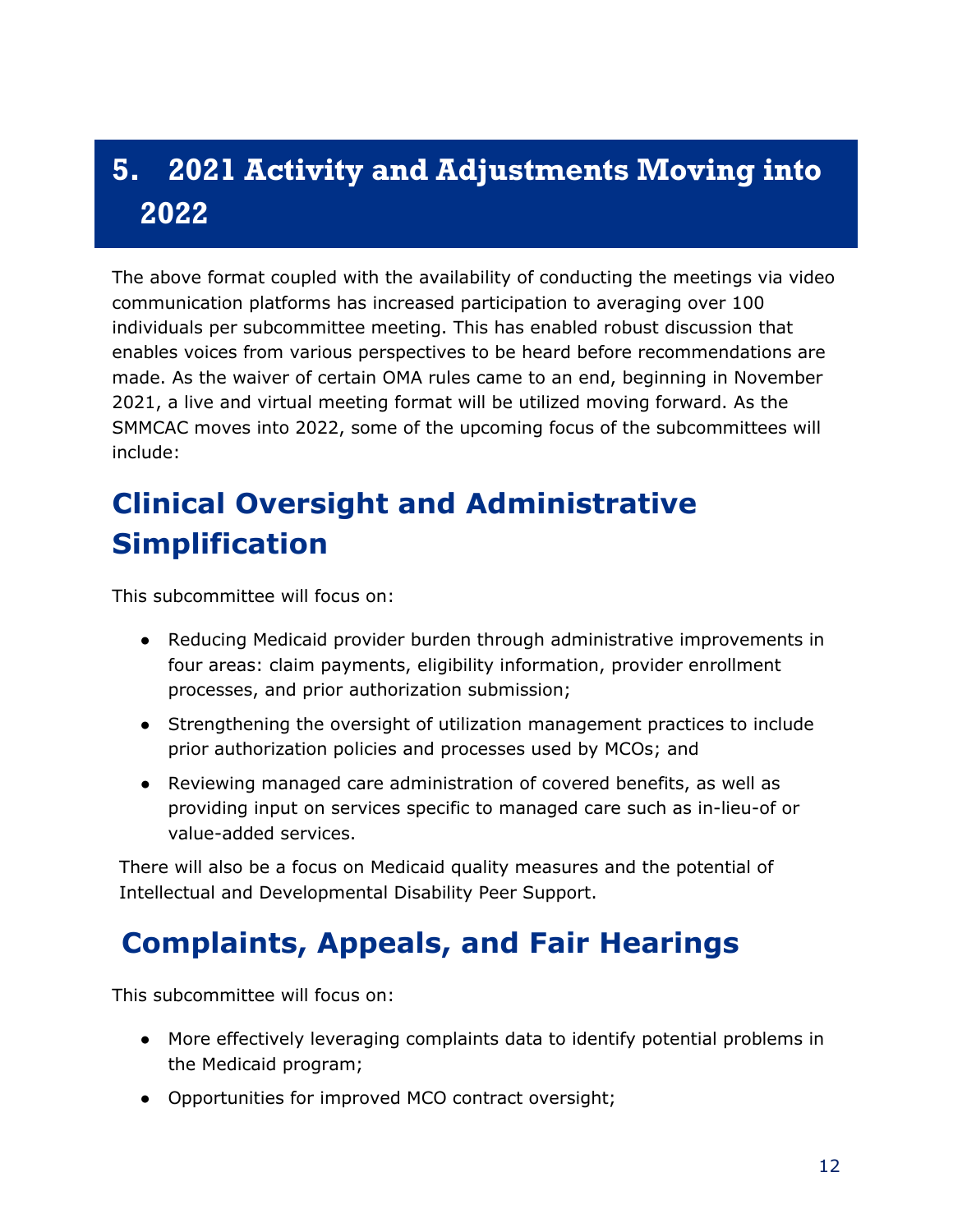- External Medical Review; and
- Increasing program transparency.

There will also be a continued focus on appeals and fair hearings processes.

## **Network Adequacy and Access to Care**

This subcommittee will focus on supporting a comprehensive monitoring strategy to ensure members have timely access to the services they need. Objectives include:

- Accuracy of provider directories;
- Incentivizing use of telehealth, telemedicine, and telemonitoring services;
- Reducing administrative burden related to network adequacy reporting and monitoring; and
- Integrating network adequacy reporting to include additional measures.

There will also be a focus on the network adequacy for HTW.

#### **Service and Care Coordination**

This subcommittee will focus on improvements related to service and care coordination within managed care. Objectives include:

- Assessing best practices for care coordination;
- Addressing state-level barriers hindering MCO delivery of care coordination services;
- Clarifying terminology and definitions of service coordination and service management activities; and
- Identifying possible improvements to ensure service coordination and service management is consistent within HHSC contract requirements.

There will also be a focus on monitoring the roll out of Case Management for Children and Pregnant Women.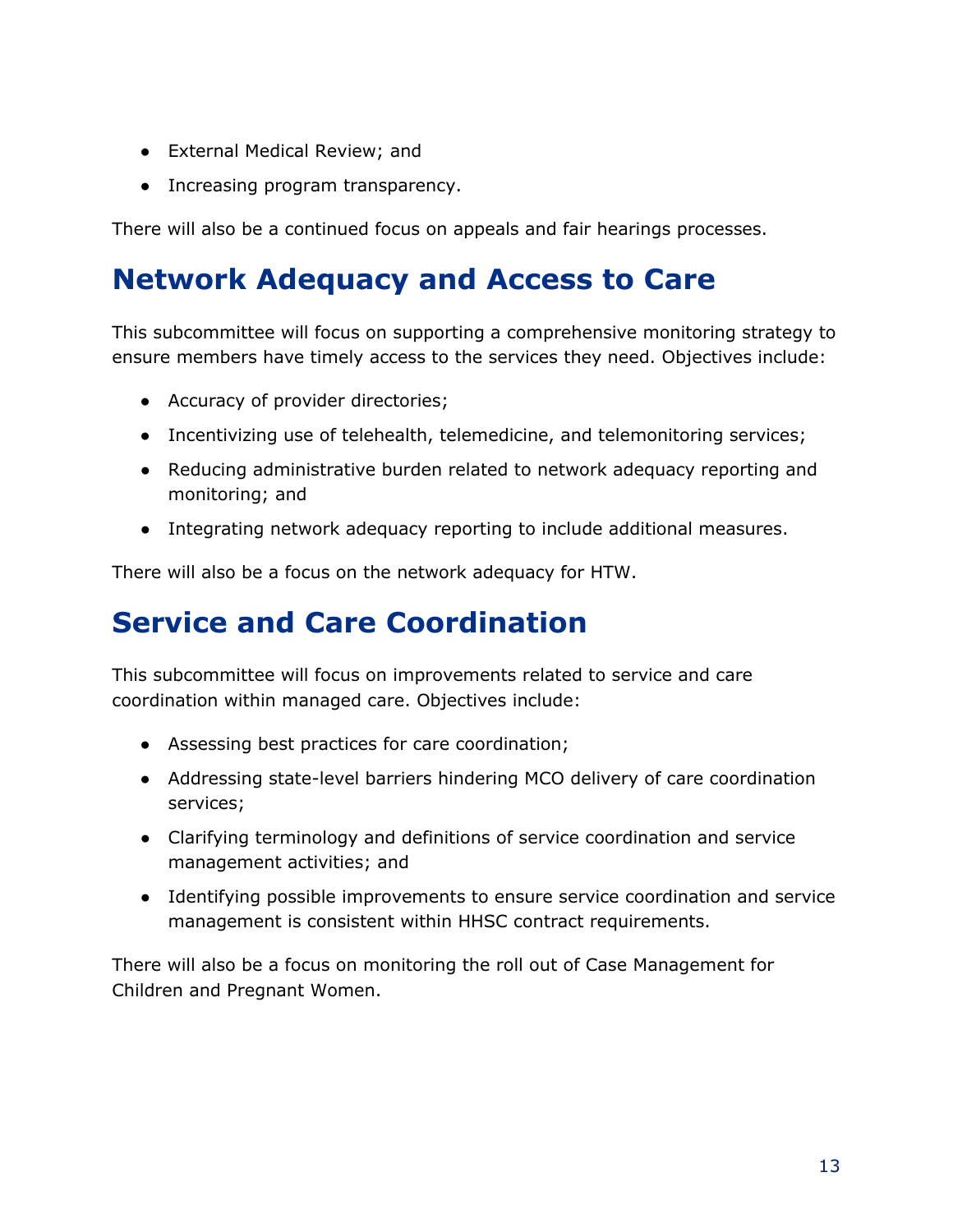## <span id="page-16-0"></span>**6. Members and Attendance**

Following is a list of members of the SMMCAC including the group they represent as well as attendance percentage for SMMCAC full committee meetings during 2021.

| <b>Name</b>                       | <b>Area Represented</b>                                                           |              |   |                         | Feb. May Aug. Nov.      |
|-----------------------------------|-----------------------------------------------------------------------------------|--------------|---|-------------------------|-------------------------|
| <b>Xavier Banales</b>             | Aging and Disability Resource Centers                                             | X            |   | X                       | $\mathsf{X}$            |
| <b>Anthony Brocato</b>            | <b>Rural Providers</b>                                                            |              |   |                         | $\mathsf{X}$            |
|                                   | Esmeralda Cazares-Baig Managed Care Organizations                                 | X            | X | X                       | X                       |
| Henry Chu                         | Pediatric Healthcare Providers                                                    |              |   |                         |                         |
| <b>Blake Daniels</b>              | <b>Independent Living Centers</b>                                                 |              |   |                         |                         |
| Christina Davidson                | Community-based Organizations                                                     |              |   | X                       | $\mathsf{X}$            |
| Anne Dunkelberg                   | <b>Consumer Advocate</b>                                                          | X            | X | X                       |                         |
| Shauna Glover                     | Medicaid managed care clients or family<br>members who use mental health services |              | X |                         | X                       |
| Aron Head                         | Managed Care Organizations                                                        | X            | X |                         | X                       |
| Mary Klentzman                    | Clients with disabilities                                                         | X            | X | Χ                       | $\overline{X}$          |
| David Lam                         | <b>Rural Providers</b>                                                            | X            | X | X                       | X                       |
| Ramsey Longbotham<br>(Vice-Chair) | Primary and Specialty Care Providers                                              | X            | X | X                       | $\mathsf{X}$            |
| Valerie Lopez                     | Hospitals                                                                         | X            | X |                         | X                       |
| Beth Rider                        | Family Member                                                                     | X            | X | Χ                       | $\mathsf{X}% _{0}$      |
| Leslie Rosenstein                 | Non-physician Mental Health Providers                                             | X            | X | X                       | X                       |
| Karl Serrao                       | Managed Care Organizations                                                        | X            | X | X                       | X                       |
|                                   | Patricia "Patsy" Tschudy Long-term Services and Support Providers                 | X            | X | $\overline{\mathsf{x}}$ | X                       |
| Jacob Ulczynski                   | Area Agencies on Aging                                                            | X            | X |                         | $\overline{\mathsf{x}}$ |
| Laurie Vanhoose                   | Managed Care Organizations                                                        | X            | X | X                       | $\overline{\mathsf{x}}$ |
| Lindsey Vasquez                   | <b>Obstetrical Care Providers</b>                                                 | X            | X | X                       | X                       |
| Alfonso Velarde                   | Community-based Organizations                                                     | X            | X | X                       |                         |
| Jennifer Vincent                  | Advocates for children with special healthcare<br>heeds                           | $\mathsf{x}$ | X | X                       | X                       |
| David Weden (Chair)               | Community Mental Health and Intellectual<br>Disability Centers                    | X            | X | X                       | $\times$                |
| <b>Xavier Banales</b>             | Aging and Disability Resource Centers                                             | X            |   | $\times$                | X                       |

|  | Table 2: Members and 2021 Attendance (X indicates participated in meeting) |  |  |  |
|--|----------------------------------------------------------------------------|--|--|--|
|  |                                                                            |  |  |  |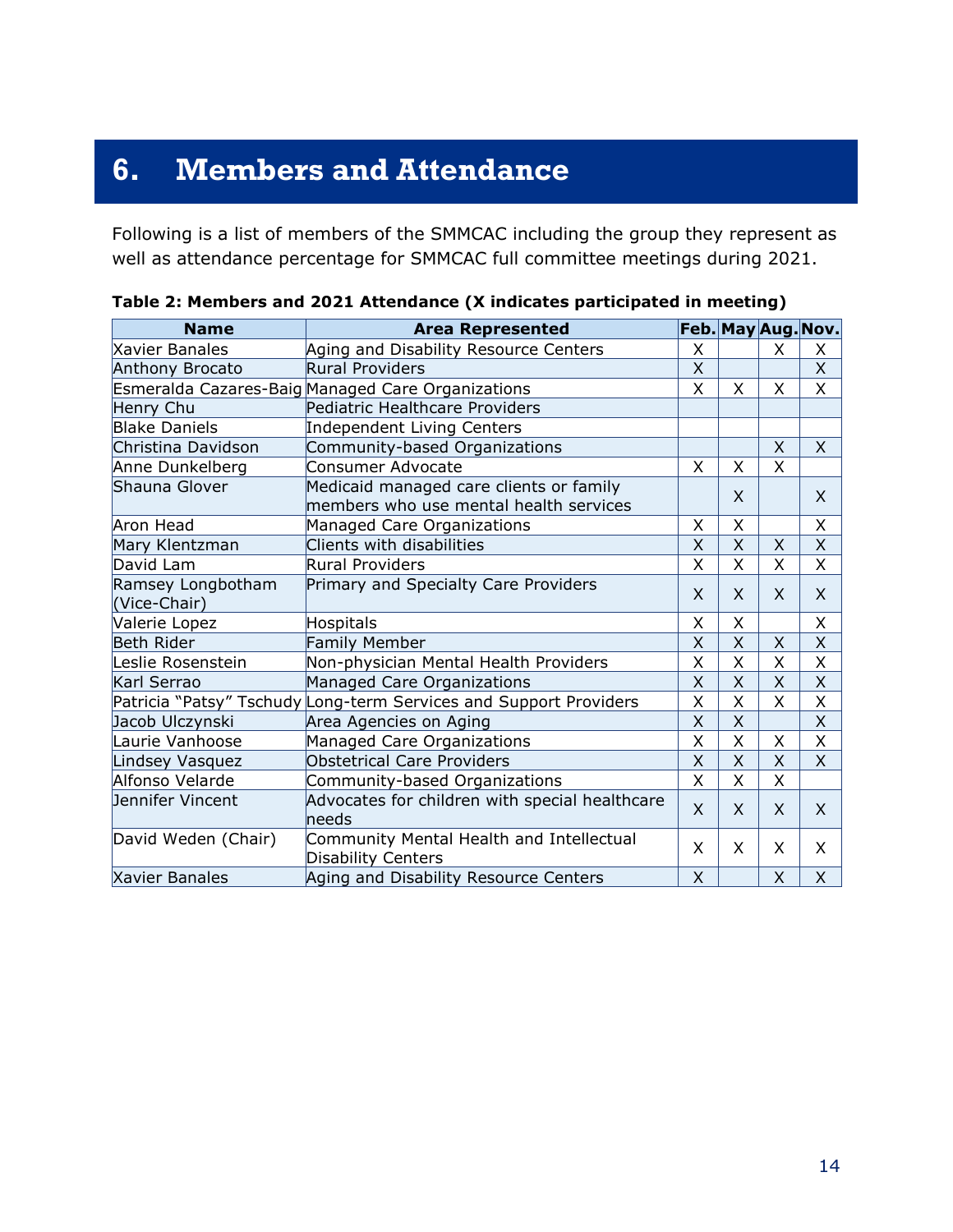# <span id="page-17-0"></span>**7. Costs Related to the SMMCAC**

#### **Table 3: 2021 SMMCAC Costs**

| <b>Cost Category</b>                                      | <b>Estimated Amount</b> |
|-----------------------------------------------------------|-------------------------|
| <b>Travel</b>                                             | \$0                     |
| Other Expenses (supplies, etc.)                           | \$400.00                |
| <b>Total Staff Resources</b>                              | \$74,279.26             |
| Medicaid Federal Match                                    | \$37,139.63             |
| Medicaid General Revenue at 50% Administrative Match Rate | \$37,139.63             |
| <b>Total</b>                                              | \$74,679.26             |

*Information provided by HHSC Medicaid and CHIP Services, Policy and Program.*